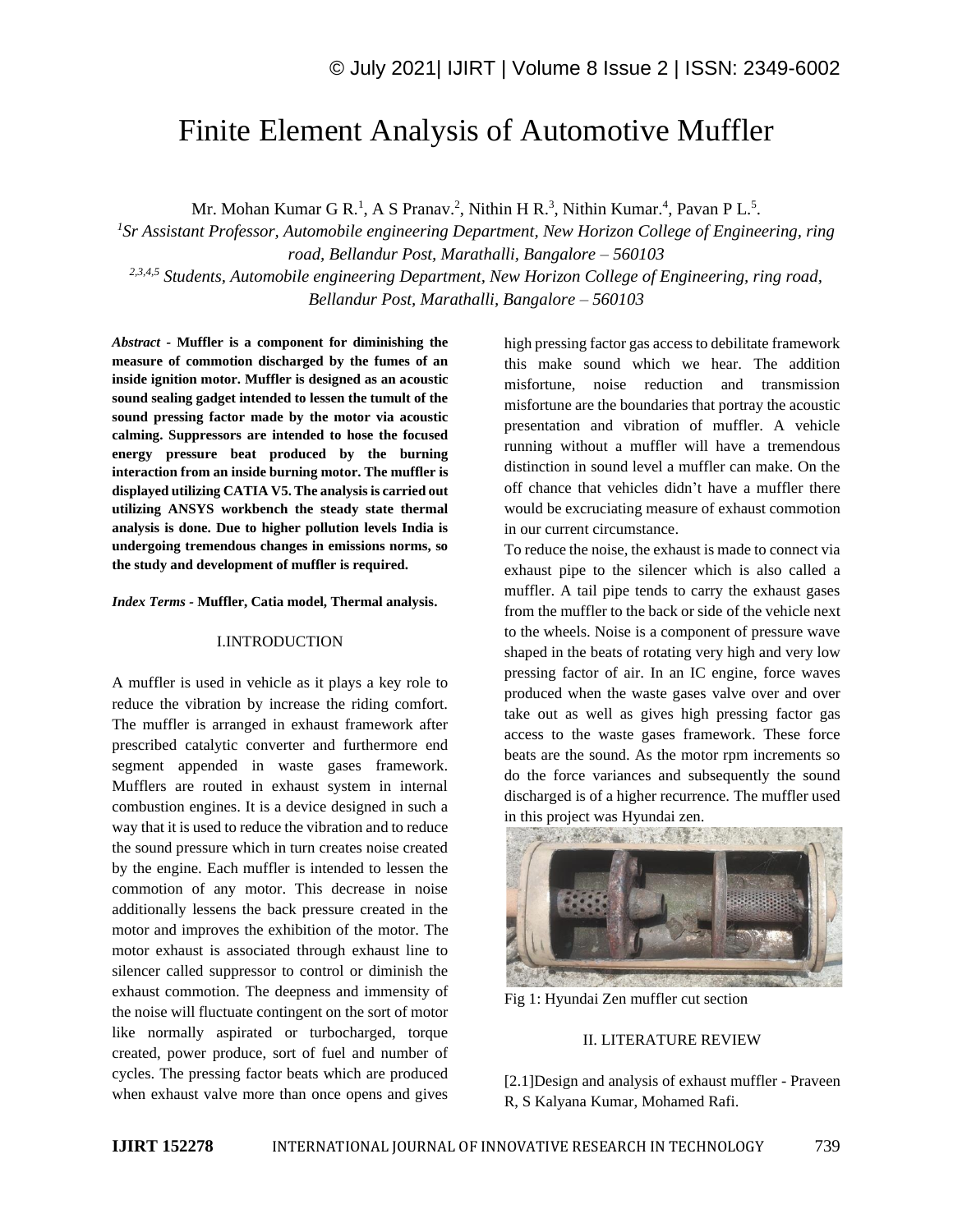The current paper manages the plan of a business auto suppressor, which is being utilized in current car vehicles. At first the suppressor is planned in the 3D displaying is finished utilizing CAD programming and can be imported to FEM programming.

[2.2] Design and Analysis of Automotive Muffler - Vaibhav D. Prajapati, Ankit J. Desai.

Muffler is a vital piece of the vehicle fumes framework to lessen the commotion delivered by motor burnable items when going through the exhaust framework. An ordinary suppressor of Maruti - Suzuki Wagon R is taken as reference and relying on boundaries new suppressor is planned and demonstrated in programming and examination will be done mathematical codes.

[2.3] Design, analysis and experimental validation of muffler in automotive system - Madhu Kumar M, Aravind K U, Dr. Maruthi B H, Dr. Channakeshavalu K.

Muffler are intended to hose the extreme focus pressure beat produced by the burning cycle from an interior ignition motor. The current work depicts different exhaust clamors, vibration and their commitment. Recurrence, vibration and commotion strategy is concentrated through energy stream. Subsequently, it is important to examine the conduct of suppressor by dissecting the vibration modes and vibration reaction. The suppressor is displayed utilizing CATIA V5 and FEM is completed for suppressor utilizing Altair pre-preparing apparatus.

[3] Analysis of automotive exhaust muffler using FEA and experiment - Mr. Sanchit Babarao Dhotre, S.L.Shinde.

The current work depicts different exhaust clamors, vibration and their commitment. Recurrence, vibration and commotion procedure is concentrated through energy stream. Consequently, it is important to consider the conduct of suppressor by dissecting the vibration modes and vibration reaction. The suppressor is displayed utilizing CATIA V5 and FEM is done for suppressor. The examination is finished utilizing ANSYS R15.0 the frequencies and mode shapes are found.

#### III. MODELLING

We design muffler using catia design software. Catia is a multi-stage programming suite for PC helped design (CAD). It is for the most part utilized for its restrained framework, outlining and delivering innovation. It is utilized broadly by an assortment of ventures since it is easy to use.



Fig 3.1 – Model of muffler

DIMENSIONS:

| LIIVILINDIVIIND.                       |                   |
|----------------------------------------|-------------------|
| Length muffler                         | 380.61mm          |
| Width muffler                          | 190 <sub>mm</sub> |
| Height muffler                         | 100 <sub>mm</sub> |
| Shell thickness                        | 3mm               |
| Outer diameter of perforated tube      | 45 <sub>mm</sub>  |
| Inner diameter of perforated tube      | 35 <sub>mm</sub>  |
| Baffle thickness                       | 3mm               |
| Perforated hole diameter (inlet pipe)  | 3mm               |
| Perforated hole diameter (outlet pipe) | бmт               |
| No. of perforated hole (inlet pipe)    | 84                |
| No. of perforated hole (exhaust pipe)  | 44                |
| Weight                                 | 4.6kg             |

#### IV. ANALYSIS

The FEM analysis is an overall mathematical strategy used for tackling incomplete differential conditions in space factors. To solve an issue, the FEM partition an enormous framework into more modest, more straightforward parts which is called restricted component. This will achieved by decreasing particular space in the particular measurement, which will be carried out after the development of a cross section of a mesh of an object. Mathematical area of the positioning, which will be having finite number of focuses. The finite component technique plan of a finite acclaimed issue at end results in a positioning of mathematical boundaries. The strategy approximates the obscure capacities over the space. The region of an entire space in easier part enjoys few benefits that is exact presentation of complex calculation,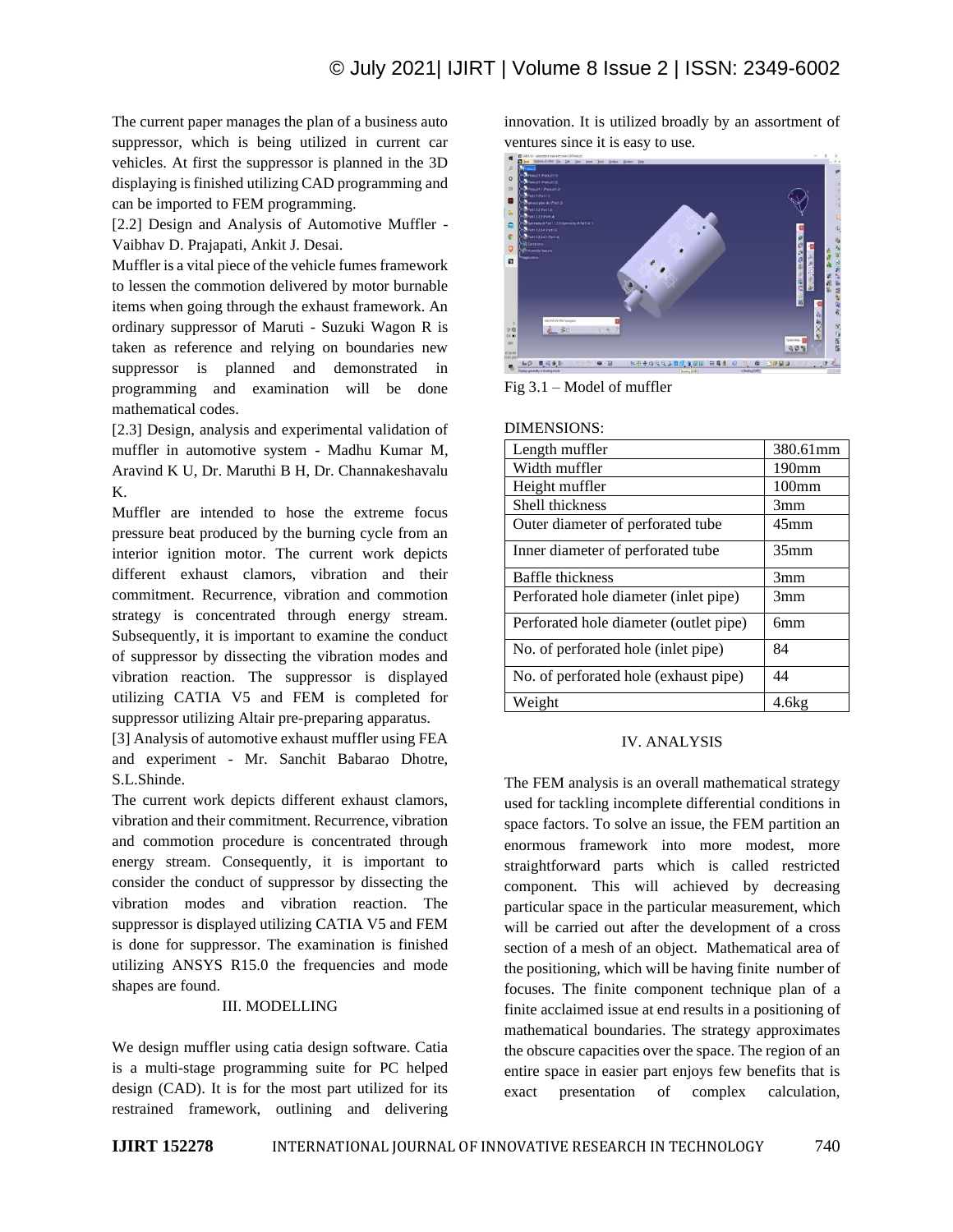incorporation of different material properties, simple presentation of the complete arrangement.

Meshing is done in the ansys workbench. First import the geometry to the ansys workbench and select geometry and select the material from the library. Click on the mesh and select the geometry to be meshed and select type and mesh and element. Click generates mesh.



Fig 4.1 – meshed model Total number of nodes generated  $= 38574$ Total number of element generated  $= 15841$ Type of element  $=$  quad





Fig 4.2 – temperature analysis model





Fig 4.3 – total heat flux model



Fig 4.4 – analysis model

V. RESULT

Temperature Results

| Results                 |                                 |           |  |
|-------------------------|---------------------------------|-----------|--|
| Minimum                 |                                 | 62.783 °C |  |
| Maximum                 |                                 | 90.038 °C |  |
| Total heat flux results |                                 |           |  |
| <b>Results</b>          |                                 |           |  |
| Minimum                 | $4.7333e-016$ W/mm <sup>2</sup> |           |  |
| Maximum                 | $1.4217e-002$ W/mm <sup>2</sup> |           |  |

## VI. CONCLUSION

The steady state thermal analysis has been completed. The end result of muffler model got with the utilization of CATIA demonstrating is exceptionally useful. The accompanying end has been produced using this investigation. It is seen that for a temperature channel limit condition in model, the gases enter the muffler and keeps up with the consistent state heat stream. The above table shows the overall results of temperature and heat flux.

### **REFERENCES**

- [1] P. srivanas, venkata ramesh mamilla, "Design and analysis of automobile exhaust muffler," American institute of science, vol. 1, pp. 10-15, 2016.
- [2] Praveen. R, kalayana kumar Mohamed, "Design and analysis of automobile muffler," International journal of pure and applied mathematics, vol 118, pp. 1053-1060, 2018.